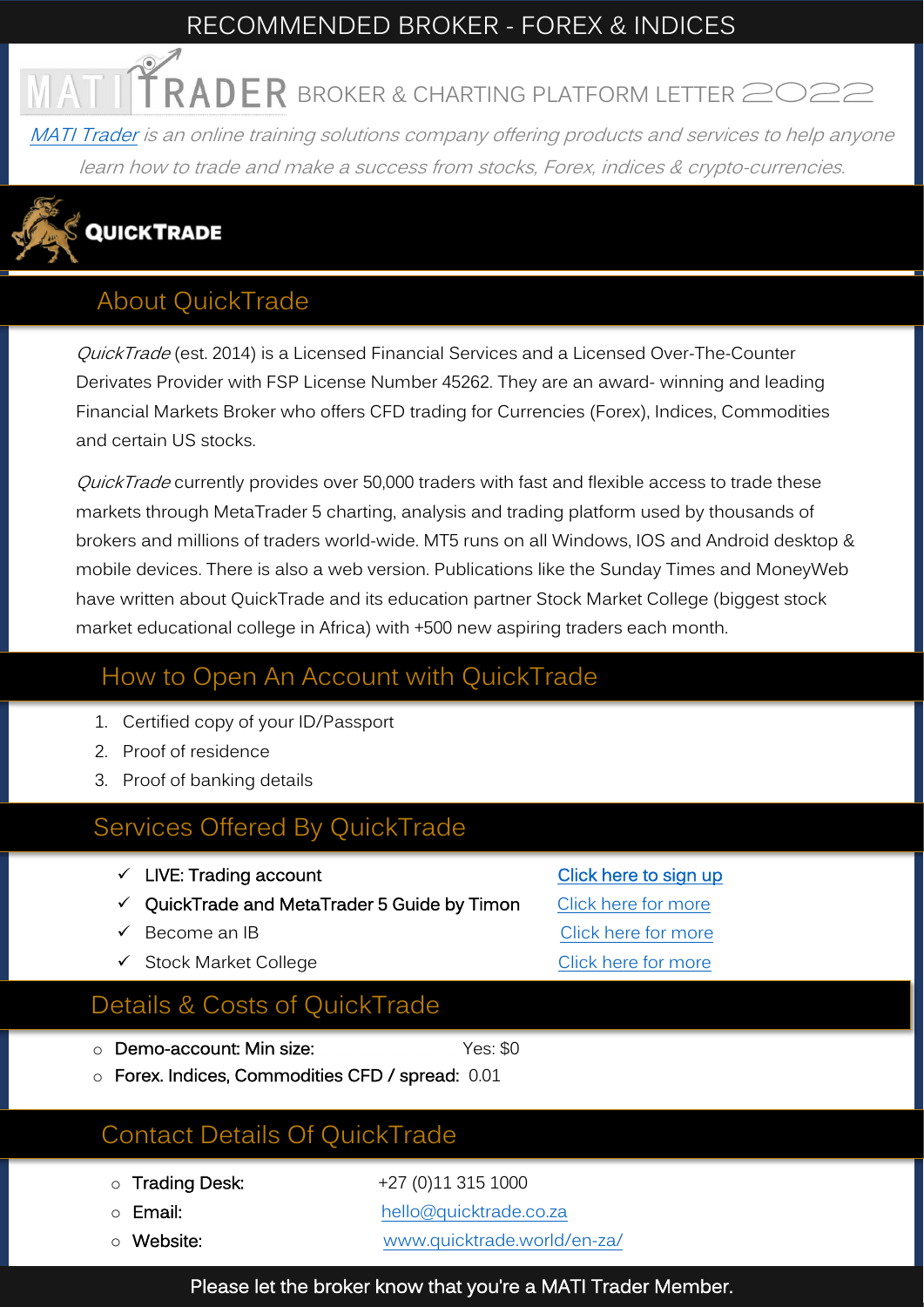# RANDSWISS

#### About Rand Swiss

Rand Swiss (est. 2014) is a financial market full-service low-cost broker. It gives clients full online access to +10,000 products, across 36 exchanges and 26 countries via local and offshore direct equity, geared CFDs, FX, bonds, commodities, indices, futures and crypto-currencies via cutting edge desktop and mobile platforms. They also offer a suite of wealth products including TFSAs, managed portfolios, retirement planning solutions and structured products. Rand Swiss was rated as the best Online Broker and Best TFSA Provider in 2020 and the Best Broker in South Africa in 2021.

#### How To Open An Account With Rand Swiss

- 1. Certified copy of your ID/Passport
- 2. Proof of residence
- 3. Proof of banking details
- 4. Proof of Tax Number

#### Services Offered By Rand Swiss

| $\checkmark$ LIVE: Trading account     | <b>Click here for more</b> |
|----------------------------------------|----------------------------|
| $\checkmark$ Private broking           | Click here for more        |
| $\checkmark$ Tax-Free-Savings-Accounts | Click here for more        |
| $\checkmark$ Structured products       | Click here for more        |
| $\checkmark$ Managed portfolios        | Click here for more        |
| Offshore transfers                     | Click here for more        |
| <b>Fvents</b>                          | Click here for more        |
|                                        |                            |

#### CFD Details & Costs

- Minimum account size: R10,000
- 
- o Local CFDs: 0.2% commission with a minimum of R50 o Offshore CFDs: 0.2% excluding the statutory fees
- o Monthly costs: None
- 

#### Contact Details Of Rand Swiss

- o Office Reception: (+27) 011 781 4454
- 
- 
- 

o Trading Desk: (+27) 011 781 3223 o Email: [support@randswiss.com](mailto:support@randswiss.com) o Website: [https://www.randswiss.com](https://www.randswiss.com/)

#### Please let the broker know that you're a MATI Trader Member.